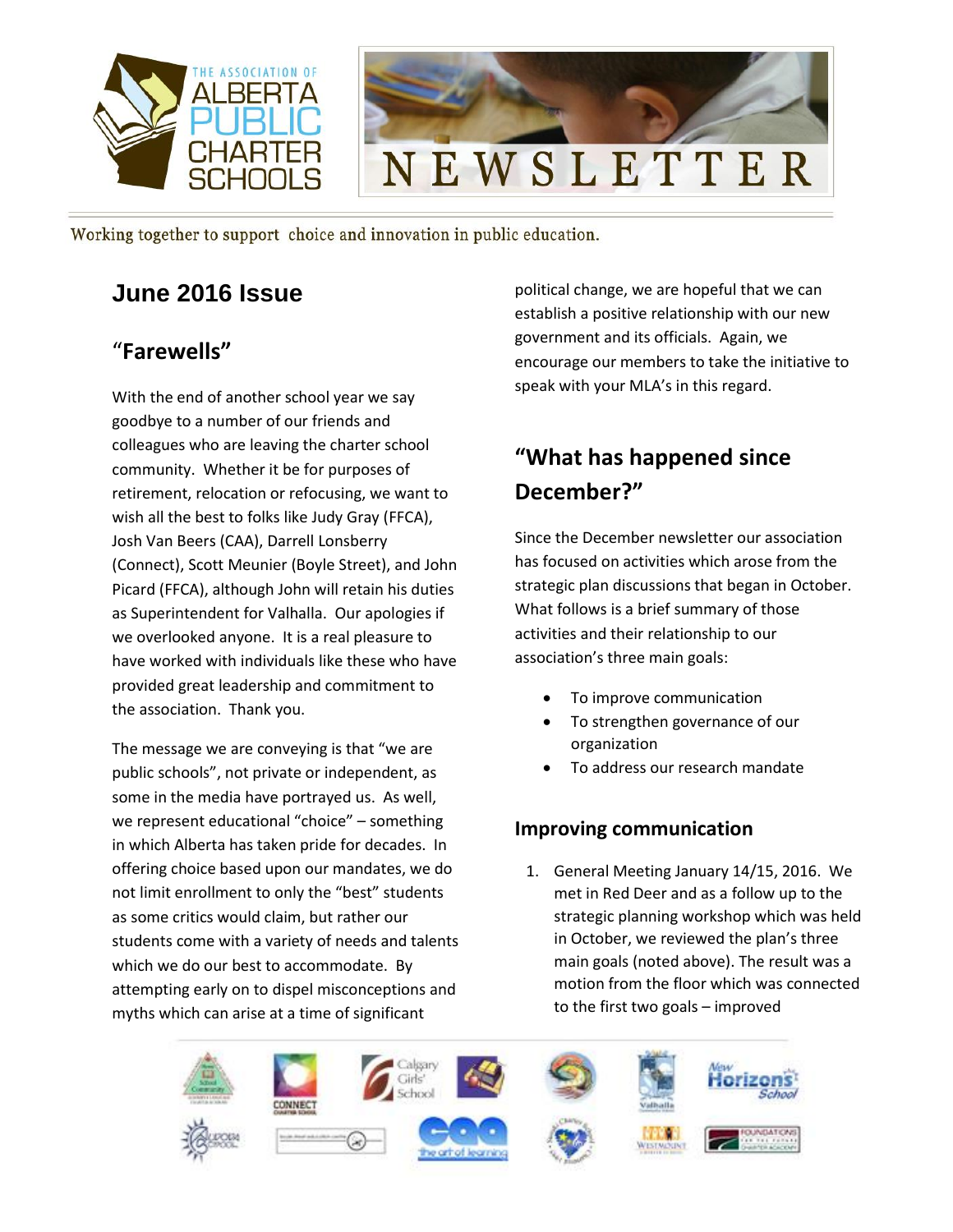

communication and a stronger organization. The motion, which passed, called for the association to retain the services of a communication strategist who would assist us in securing and planning for meetings with those individuals and/or groups who have an impact on charter schools. In particular, we were directed to meet with the Minister, MLA's and senior officials so that we could share the story of charter schools and therefore address the myths which exist about our schools. Accordingly, we invited proposals from several communication firms/individuals who were recommended to us. Three companies were interviewed and a three month contract was awarded to Hill and Knowlton who have offices in Calgary and Edmonton.

2. Meetings were arranged by Hill and Knowlton and in March the Executive met with the Premier's communication and public liaison advisor in Calgary, an MLA in Sherwood Park, and the Deputy Minister and Assistant Deputy Ministers in Edmonton. On April 1, we met with the Minister of Education, and then at our May General Meeting in Edmonton we were pleased to have three MLA's join us for breakfast and engage in informal discussions. As a result of these gatherings/meetings, we have heard the

Minister, despite some public pressure reported in the media, indicate his support for charter schools by saying he has no intention of changing current arrangements. To the credit of a number of our boards, meetings with the Minister and MLA's have taken place at the local school levels and the response received for their continuing support has been positive. These meetings continue and will remain a priority.

## **Strengthening governance of our organization**

1. Strategic plan follow up. As noted, the May meeting featured an element of re-visiting the goals outlined in the strategic plan. In addition, Becky Kallal, former Board Chair for Edmonton Catholic and now an educational consultant specializing in the area of organizational effectiveness, led a discussion. Specifically, Becky referenced the organizational structure for TAAPCS and the need for possible bylaw changes and/or clarification. The examples she noted were the need to clarify roles of the Executive Director, the EAC and the CBD. In addition to role clarification, she suggested that the purpose for the meetings also requires examination. While these clarifications might be considered, she also recognized

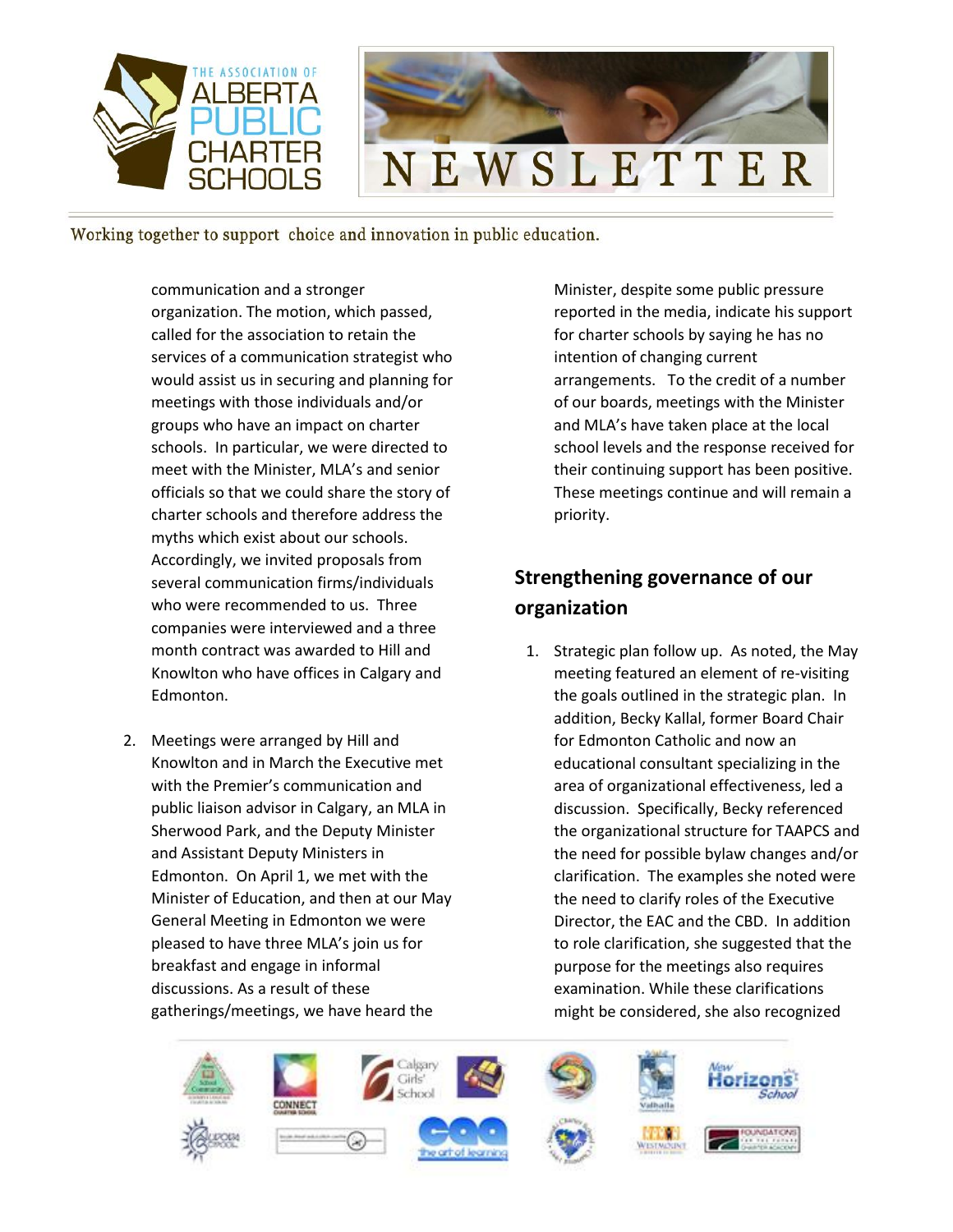

that TAAPCS should honor its cultural history of "nimbleness" by avoiding the tendency to become overly consumed by rules and regulations. Following the discussion and suggestions which came from the members, it was recommended that we have Becky examine the feedback and bring her suggestions for possible changes to our October AGM.

#### **Addressing our research mandate**

- 1. Aurora Charter School's approach to developing teacher capacity for research was featured with our membership on two occasions this year. The suggestion has been made that a "southern" cohort of teachers be established and perhaps modelled after the "northern/Aurora" approach. Dr. Dale Bischoff, Aurora's Superintendent, has volunteered to advise any group regarding the factors to be considered when setting plans in place.
- 2. Further work is needed to define the unique mandate for Charter Schools to participate in research that informs the broader educational system. Defining the mandate is a necessary step to support advocacy for funding and to facilitate shared responsibility with Alberta Education for ensuring Charter Schools are supported in

achieving the research mandate. The general consensus seems to be that schools want maximum flexibility to pursue their own directions while also recognizing the value of a defined "Charter Schools Research Model."

### **School Leadership Learning**

- 1. School Leadership Learning Initiative. The fourth year of this professional development activity for administrators/leaders concluded on May 25. As in the past, nearly 30 individuals participated in the three formal sessions. The focus for 2015-16 was on supervision and evaluation. Unlike previous years however, financial restrictions prohibited us from utilizing he services of an outside facilitator so that responsibility fell to a committee of our own in school administrators. In this regard special appreciation is extended to Karen Spencer, Jeney Gordon, Darrell Lonsberry and Scott Meunier for their leadership.
- 2. If funds are available for a fifth year of this initiative, a decision will be made in the fall as to if and how we might proceed.